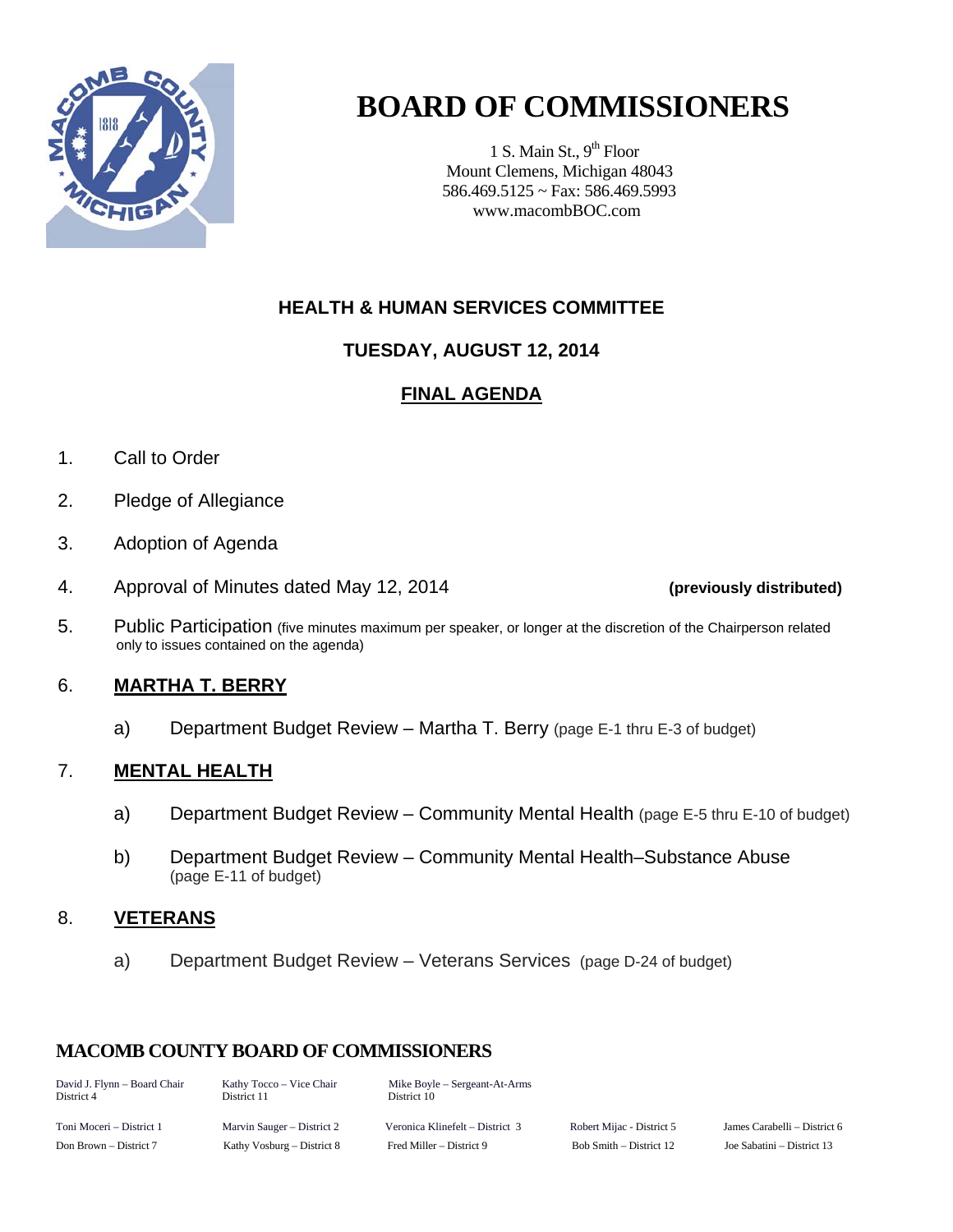#### 9. **HUMAN SERVICES**

- a) Department Budget Review Department of Human Services–General **(attached)** Fund/Valerie Nunn, Director, DHS – Macomb County (page C-27 of budget) **(page 1)**
- b) Department Budget Review Department of Human Services–DHS Fund (page D-5 of budget)

#### 10. **HHS COMMITTEE CHAIR ITEMS:**

- a) Adopt Proclamation Proclaiming September as National Recovery Month **(attached)** in Macomb County **(offered by Moceri) (page 2)**
- b) Community Services Agency FTE Organization Chart **(page 3) (attached)** (requested by Commissioner Miller at 7-31 Full Board Meeting)
- 11. New Business
- 12. Public Participation (five minutes maximum per speaker or longer at the discretion of the Chairperson)
- 13. Adjournment

\*To review the 2015 recommended budget, click on link below:

[http://www.macombgov.org/finance/pdf/2015%20BUDGET/2015%20FULL%20RECOMMEND%20BUDGET%20](http://www.macombgov.org/finance/pdf/2015%20BUDGET/2015%20FULL%20RECOMMEND%20BUDGET%207-1-14.pdf) [7-1-14.pdf](http://www.macombgov.org/finance/pdf/2015%20BUDGET/2015%20FULL%20RECOMMEND%20BUDGET%207-1-14.pdf)

A copy is also available in the Board Library for review purposes only.

**MEMBERS: Moceri-Chair, Boyle-Vice-Chair, Klinefelt, Mijac, Miller, Sauger, Tocco and Flynn (ex-officio).**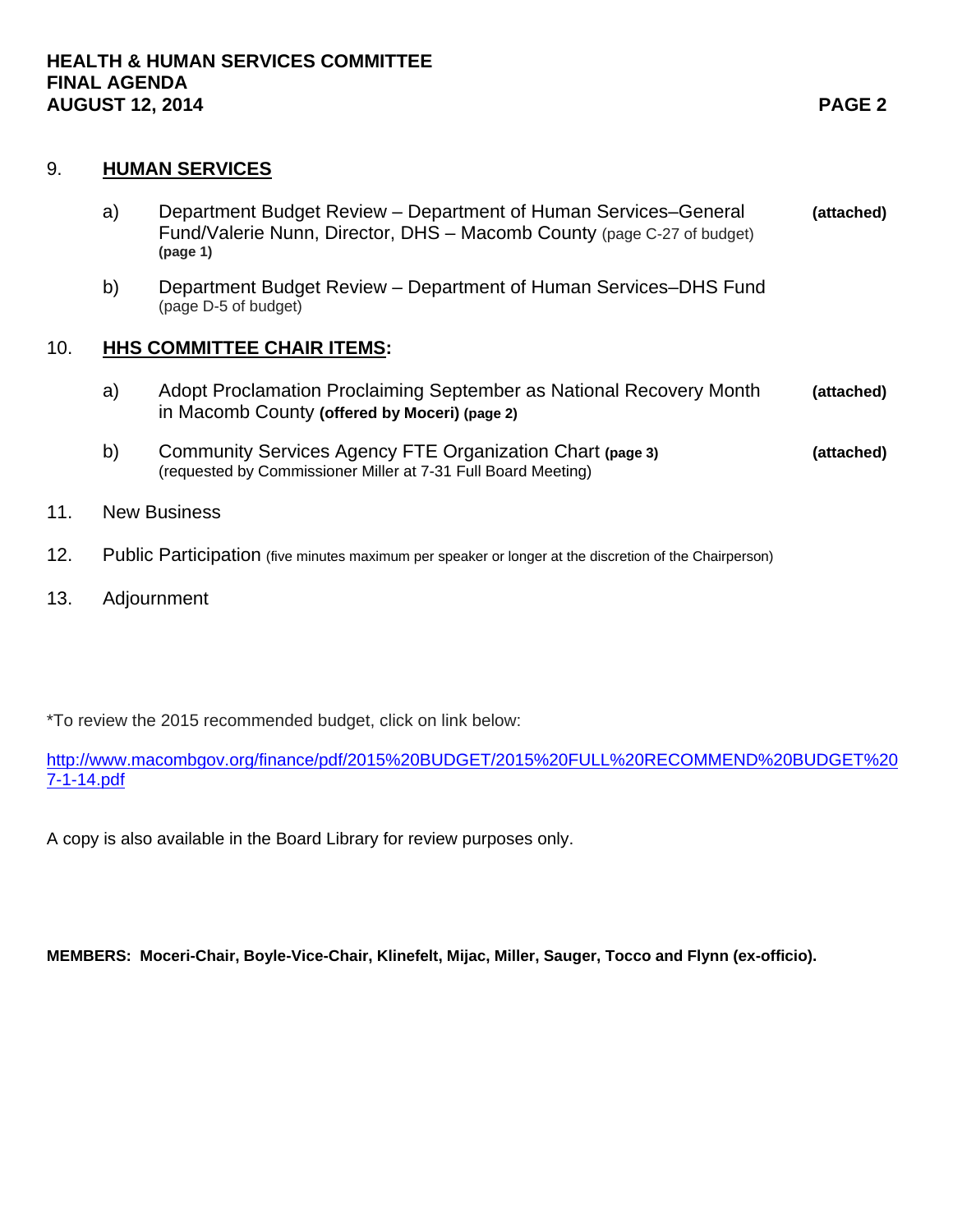### **Macomb County Emergency Fund CY 2014** CY 2014

#### 2014 Allocation AllocationBalance Percent AllocationSpent Housing Related  $\qquad \qquad$  \$22,965.89 Shut off Tranportation Related  $\qquad \qquad$  \$ 3,348.53 Water RelatedPlacement $$ 2,645.00$ Furnace $$ 2,286.15$ Funeral $$ 1,027.00$ **YTD Expenditures \$42,082.60** Nov‐<sup>14</sup>

|                         |     |                | Percent    |                      |                    |                |                    |                   | $\frac{9}{6}$     |
|-------------------------|-----|----------------|------------|----------------------|--------------------|----------------|--------------------|-------------------|-------------------|
|                         |     | Allocation     | Allocation |                      | <b>Monthly</b>     |                | <b>YTD</b>         | <b>Allocation</b> | <b>Allocation</b> |
| 2014 Allocation         |     | <b>Balance</b> | Spent      |                      | <b>Expenditure</b> |                | <b>Expenditure</b> | <b>Balance</b>    | <b>Spent</b>      |
| \$48,500.00             |     | \$6,417.40     | 86.8%      | Jan-14 $\frac{1}{2}$ | 3,330.25           | \$             | 3,330.25           | \$45,169.75       | 6.9%              |
|                         |     |                |            | Feb-14 $\frac{1}{2}$ | 5,199.70           | \$             | 8,529.95           | \$39,970.05       | 17.6%             |
|                         |     |                |            | Mar-14 $\frac{1}{2}$ | 4,265.97           | \$             | 12,795.92          | \$35,704.08       | 26.4%             |
| sing Related            | \$  | 22,965.89      |            | Apr-14 $\frac{1}{2}$ | 7,231.67           | \$             | 20,027.59          | \$28,472.41       | 41.3%             |
| t off                   | \$. | 6,464.80       |            | May-14 $\frac{1}{2}$ | 11,330.85          | \$             | 31,358.44          | \$17,141.56       | 64.7%             |
| nportation Related      | \$. | 3,348.53       |            | Jun-14 $\frac{1}{2}$ | 8,998.52           | \$             | 40,356.96          | \$8,143.04        | 83.2%             |
| ter Related             | \$  | 3,345.23       |            | Jul-14 $\frac{1}{2}$ | 1,725.64           | $\mathfrak{L}$ | 42,082.60          | \$6,417.40        | 86.8%             |
| ement:                  | Ś   | 2,645.00       |            | Aug-14               |                    |                |                    |                   |                   |
| าace                    |     | 2,286.15       |            | $Sep-14$             |                    |                |                    |                   |                   |
| eral                    | S   | 1,027.00       |            | $Oct-14$             |                    |                |                    |                   |                   |
| <b>YTD Expenditures</b> |     | \$42,082.60    |            | $Nov-14$             |                    |                |                    |                   |                   |
|                         |     |                |            | $Dec-14$             |                    |                |                    |                   |                   |

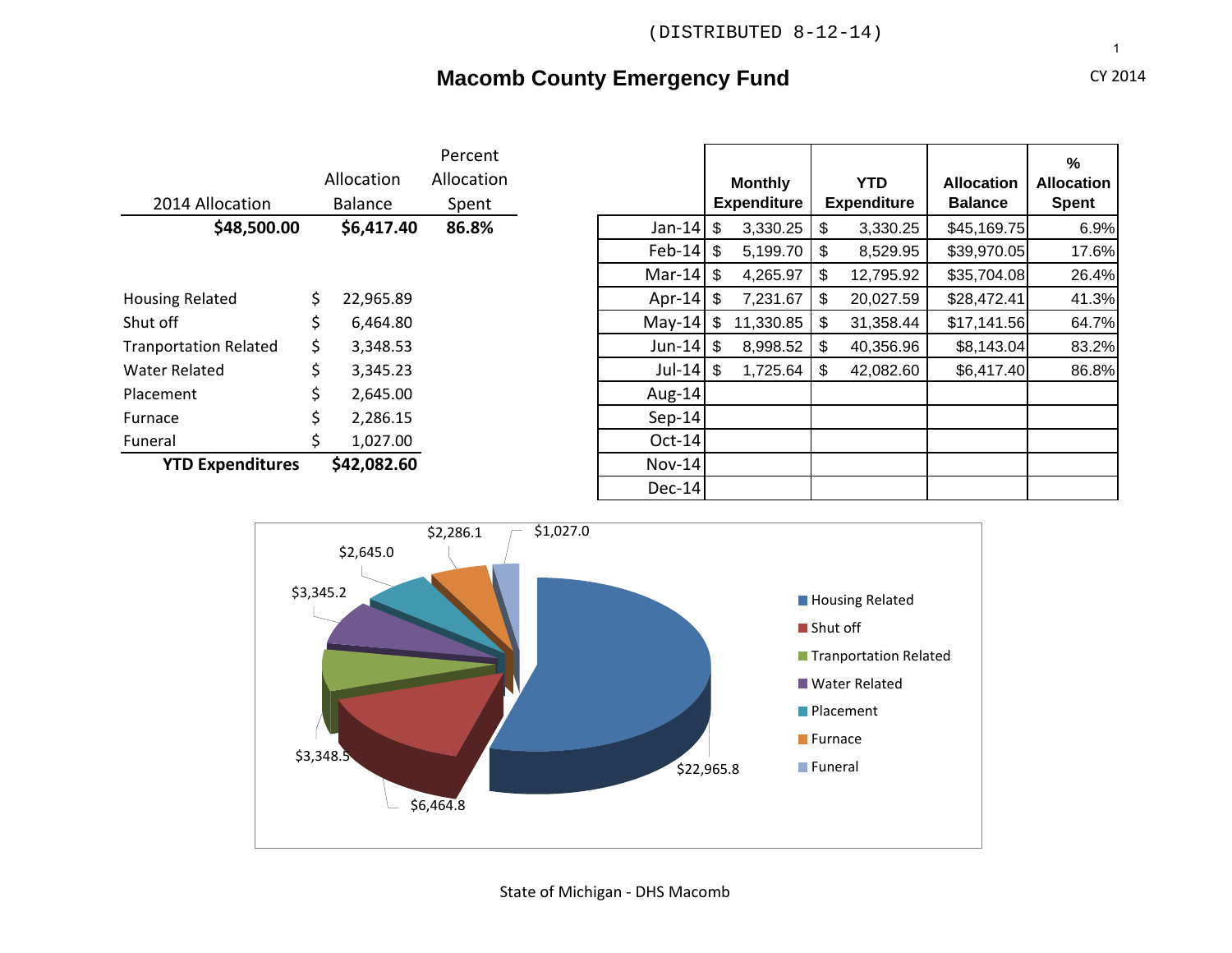Official Proclamation Of the Board of Commissioners Macomb County, Michigan

#### **A Proclamation Proclaiming September as National Recovery Month in Macomb County**

Commissioner Toni Moceri, on Behalf of the Board of Commissioners, Offers the Following Proclamation:

**Whereas**, mental and substance use disorders affect all communities nationwide, but with commitment and support, people with these disorders can achieve healthy lifestyles and lead rewarding lives in recovery. In 2012, 2.5 million people aged 12 or older received specialty treatment for a substance use disorder and 34.1 million adults aged 18 or older received mental health services, according to the *2012 National Survey on Drug Use and Health*. Given the serious nature of this public health problem, we must continue to reach the millions more who need help. By seeking help, people who experience mental and/or substance use disorders can embark on a new path toward improved health and overall wellness; and

**Whereas**, National Recovery Month promotes the societal benefits of prevention, treatment and recovery for mental and substance use disorders. This year's theme is "Join the Voices for Recovery; Speak Up, Reach Out." The focus is to encourage people to openly speak up about mental and substance use disorders and the reality of recovery and to promote ways that individuals can recognize behavioral health issues and where to turn for help. Recovery Month spreads the positive message that behavioral health is essential to overall health, that prevention works, treatment is effective and people do recover; and

**Whereas**, this is a message which needs to be widely communicated. The impact of mental and substance use disorders is apparent in our local community, and an estimated thousands of people in Macomb County are affected by these conditions. Untreated behavioral health conditions have widespread, adverse effects. Similarly, substance use disorders contribute to costly social, physical, mental, and public health problems. Through Recovery Month, people become more aware and able to recognize the signs of mental and/or substance use disorders, which can lead more people into needed treatment. Managing the effects of these conditions can help people achieve healthy lifestyles, both physically and emotionally; and.

Whereas, now in its 25<sup>th</sup> year, Recovery Month has worked to improve the lives of those affected by mental and/or substance use disorders by raising awareness of these diseases and educating communities about the prevention, treatment, and recovery resources that are available. For the above reasons, we are asking the citizens of Macomb County to join us in celebrating September 2014 as National Recovery Month.

**Now, Therefore**, Be It Resolved By The Board Of Commissioners, Speaking For And On Behalf Of All County Citizens As Follows: **I** 

**That By These Presents,** the Macomb County Board of Commissioners publicly acknowledges and proclaims the month of September 2014 as **National Recovery Month In Macomb County**.

**II** 

**Be It Further Resolved** that the Macomb County Board of Commissioners urges entities throughout the county, state and nation to observe this month by encouraging increased communication about behavioral health issues, highlighting recovery and treatment programs, and promoting activities in support of the pursuit of a healthy lifestyle.